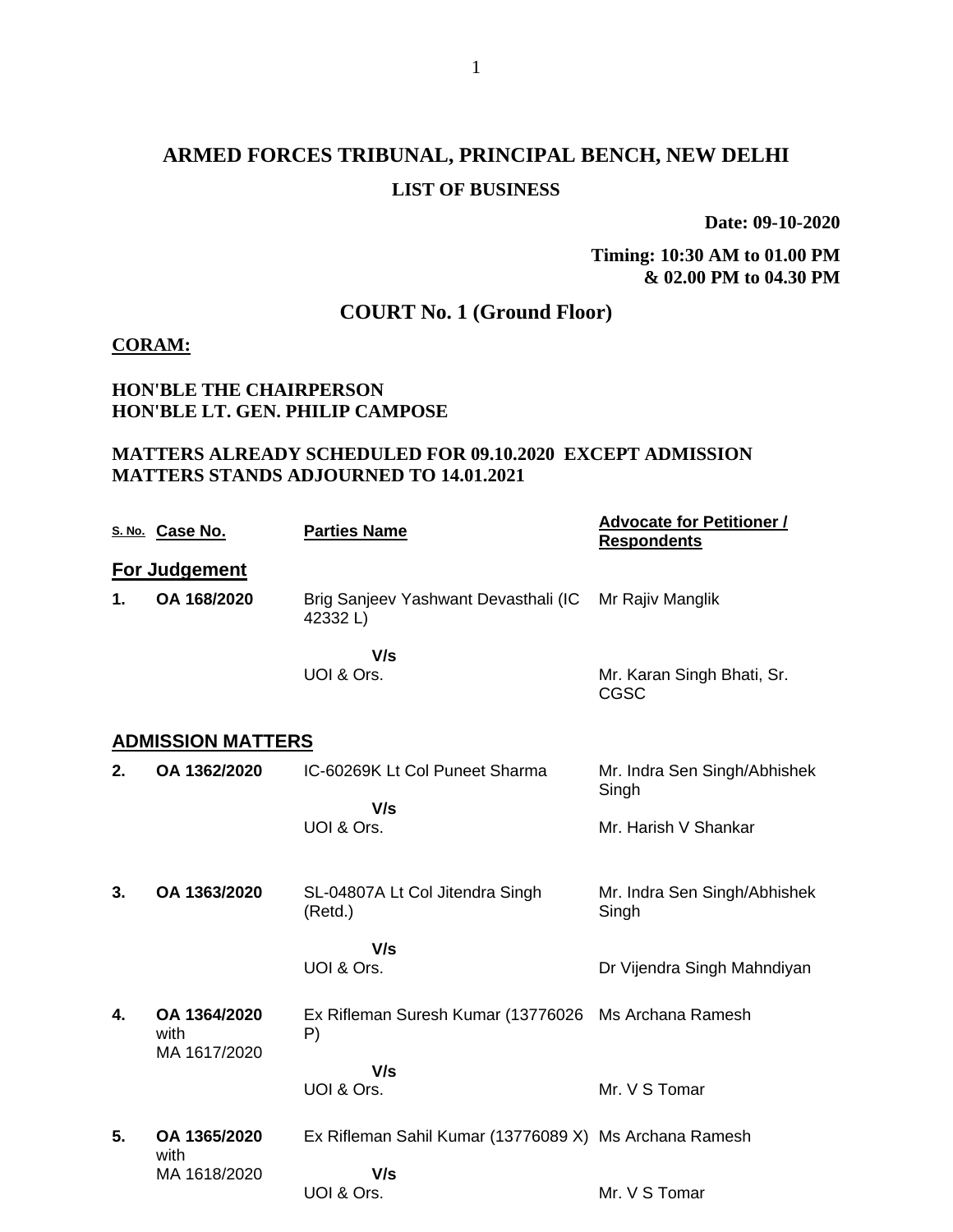| Sub Maj/Hony Lt Diwakar Prasad<br>Kotnala (Retd) (JC-199720 W) |
|----------------------------------------------------------------|
| V/s<br>UOI & Ors.                                              |

Ms Archana Ramesh

Mr. J S Rawat

None

None

None

**7. OA 1367/2020** Hav/PA Md Rowson Shaikh (No 15483750P)  **V/s** UOI & Ors. Mr Indra Sen Singh and Abhishek Singh Mr. Ashok Chaitanya

- **8. OA 1391/2020** IC-54763K Col Bharati Kant Shukla  **V/s** UOI & Ors. Mr. Anand Kumar None
- **9. OA 1392/2020** Air Cmde NK Mehta (No 17886 T) ADM Mr Ajai Bhalla & Aditi Laxman

 **V/s** UOI & Ors.

**10. OA 1393/2020** Shamsher Singh MC MECH (R) II (124411B) Mr Sukhjinder Singh

> **V/s** UOI & Ors.

**11. OA 1396/2020** with MA 1659/2020 Cpl E Mohana Sundaram (Retd) (No 690641)  **V/s** Mr Manoj Kr Gupta

UOI & Ors.

**MA (OTHERS)**

**6. OA 1366/2020** with

MA 1619/2020

- **12. MA 1629/2020** in OA 1575/2018 Gp Capt Harbakash Singh Maniani (20039)  **V/s** UOI & Ors. Mr. Dinesh Yadav Mr. Anil Gautam
- **13. MA 1630/2020** in OA 1496/2018 Sub Ramesh Kumar Singh (Retd) (JC 767248H)  **V/s** UOI & Ors Mr SS Pandey Ms. Barkha Babbar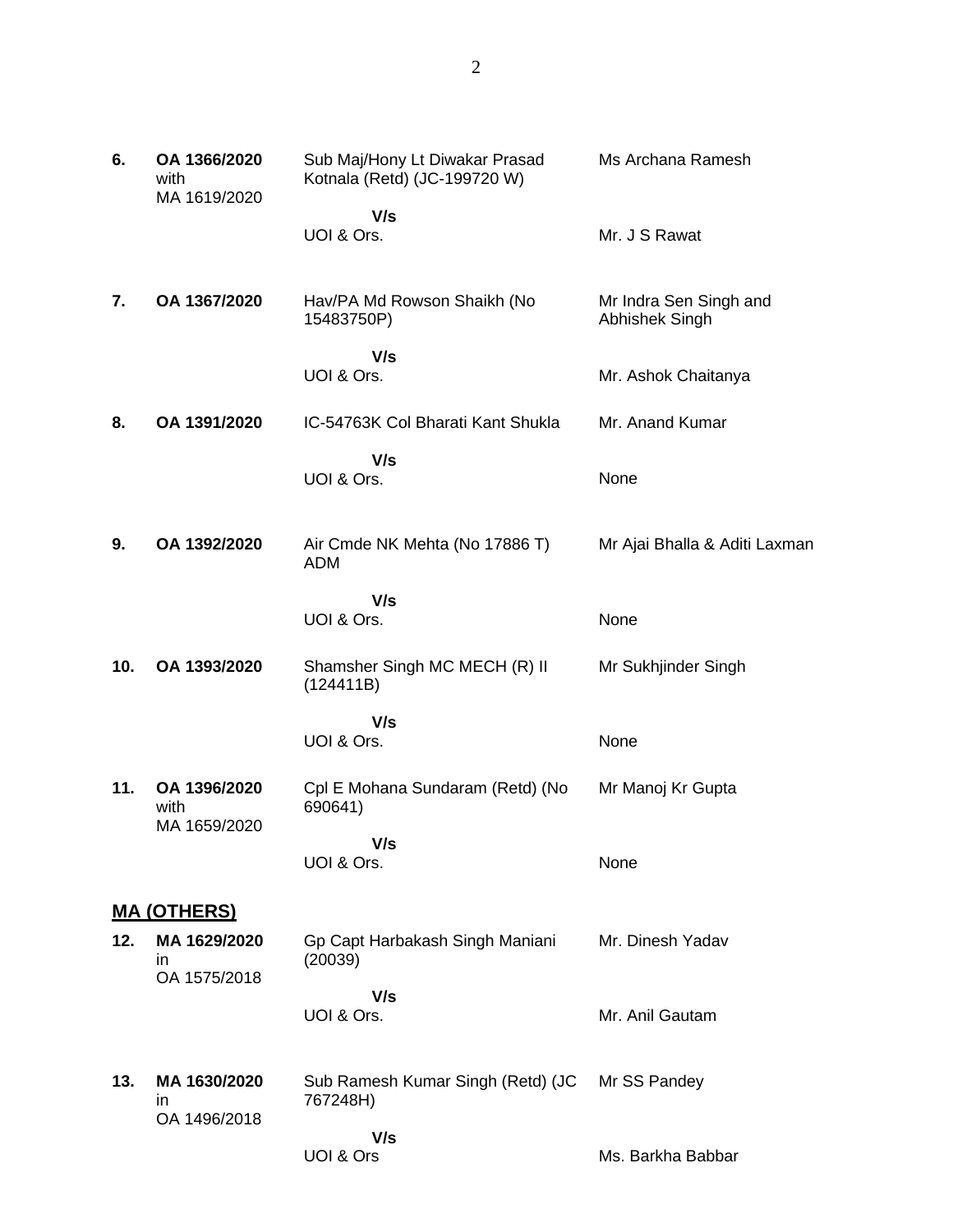| 14. | MA 1662/2020 | Gp Capt Bhupinder Singh (19044) | Mr. Pushpendra Kumar Dhaka |
|-----|--------------|---------------------------------|----------------------------|
|     | OA 2111/2018 | V/s<br>UOI & Ors.               | Mr. V S Tomar              |

| 15. | MA 1663/2020<br>in<br>OA 1936/2017 | IC-52844L Lt Col Narsimha Rao<br>Rayudu (Retd.) | Mr. Indra Sen Singh/Abhishek<br>Singh |
|-----|------------------------------------|-------------------------------------------------|---------------------------------------|
|     |                                    | V/s<br>UOI & Ors.                               |                                       |
| 16. | MA 1675/2020<br>ın                 | IC-43228K Brig M Rajendran                      | Ms. Neela Gokhale                     |
|     | OA 1908/2018                       | V/s<br>UOI & Ors.                               | Dr. Vijendra Singh Mahndiyan          |

# **PLEADINGS NOT COMPLETE**

| 17. | OA 2410/2019<br>with | IC-55747Y Col Leena Gurav | Ms. Ankita Patnaik & Mr. Nikhil<br>Palli |
|-----|----------------------|---------------------------|------------------------------------------|
|     | MA 1238/2020 &       | V/s                       |                                          |
|     | 1623/2020            | UOI & Ors.                |                                          |
|     |                      |                           | Mr. Harish V Shankar                     |

#### **WITH**

| 18. | OA 576/2020 | Col Vinod Singh Gaur (No. 55027X) | Mr. Santhosh Krishnan |
|-----|-------------|-----------------------------------|-----------------------|
|     |             | V/s                               |                       |
|     |             | UOI & Ors.                        | Mr Harish V Shankar   |

#### **WITH**

| 19. OA 787/2020 | IC-46298N Col Mukul Dev | Mr. Rajiv Manglik    |
|-----------------|-------------------------|----------------------|
|                 | V/s                     |                      |
|                 | UOI & Ors.              | Mr. Harish V Shankar |

**20. OA 1209/2020** with MA 1551/2020 Wg Cdr Shyam Naithani (25172-A)  **V/s** UOI & Ors. Mr Karn Deo Baghel Mr. Karan Singh Bhati, Sr CGSC

#### **WITH**

| 21. | OA 1210/2020<br>with MA<br>1552/2020 | Gp Capt Suman Roy Chowdhury<br>$(23985-S)$ | Mr Karn Deo Baghel             |
|-----|--------------------------------------|--------------------------------------------|--------------------------------|
|     |                                      | V/s                                        |                                |
|     |                                      | UOI & Ors.                                 | Mr. Karan Singh Bhati, Sr CGSC |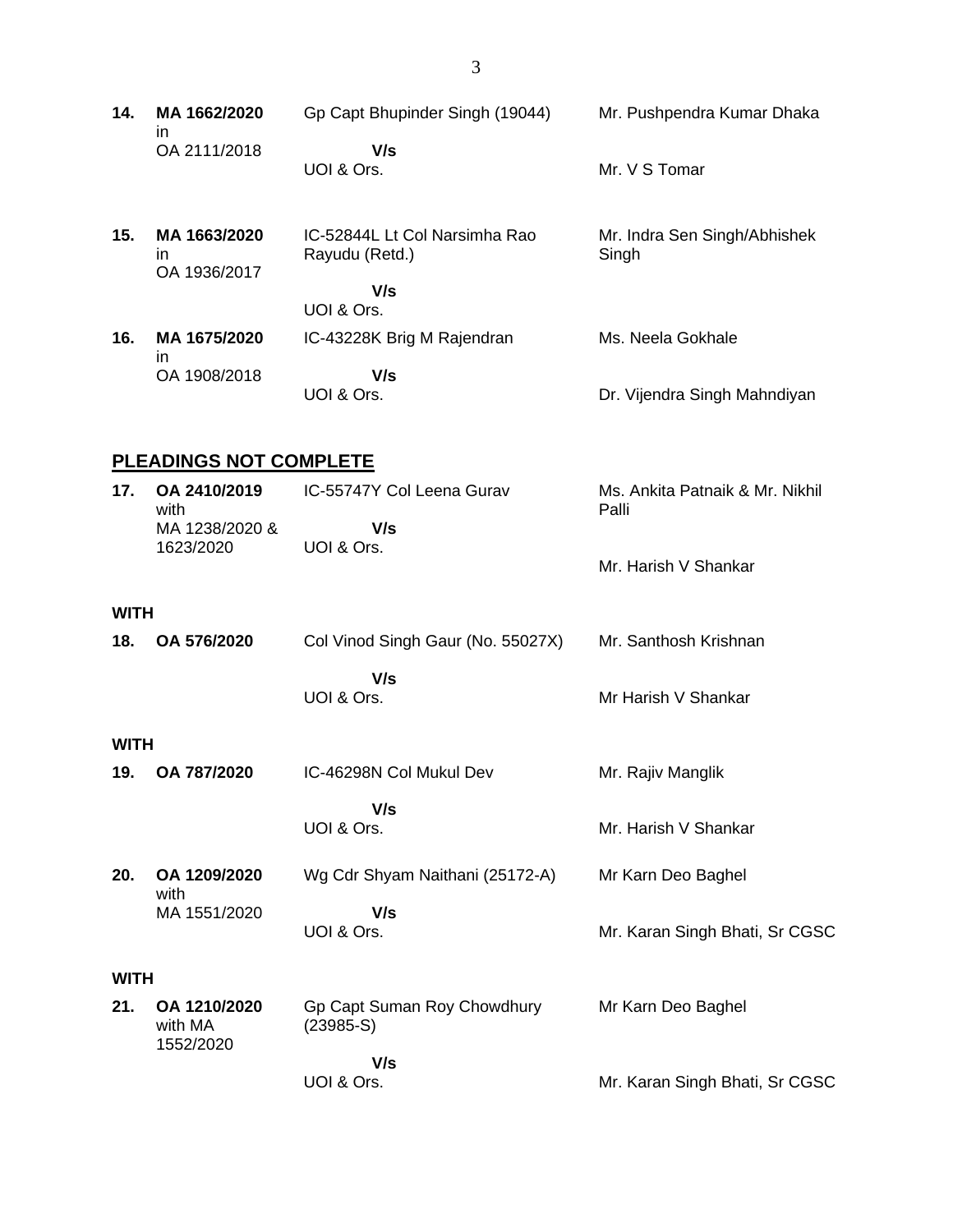## **HON'BLE THE CHAIRPERSON WILL SIT SINGLY IMMEDIATELY AFTER THE BOARD OF DB IS DISCHARGED**

|    | S. No. Case No.                               | <b>Parties Name</b>                                        | <b>Advocate for Petitioner /</b><br><b>Respondents</b> |
|----|-----------------------------------------------|------------------------------------------------------------|--------------------------------------------------------|
|    | For Orders                                    |                                                            |                                                        |
| 1. | AT 30/2020<br>in<br>OA 63/2018 (RB<br>Jaipur) | IC-52262-L Lt Col Sanjiv Basu Mallick<br>V/s<br>UOI & Ors. | Mr. Indra Sen Singh/Abhishek<br>Singh                  |
| 2. | MA 1588/2020<br>in                            | Ex Hav Satish Kumar (6395350 Y)                            | Ms Shilpa                                              |
|    | OA Diary NO<br>3507/2020                      | V/s<br>UOI & Ors.                                          | None                                                   |
| 3. | MA 1597/2020<br>in<br>OA Diary No             | Ex SPR Pukale Bapuso Jagannath<br>(15334801 Y)             | Mr Ajit Kakkar & Associates                            |
|    | 3873/2020                                     | V/s<br>UOI & Ors.                                          | None                                                   |
| 4. | MA 1608/2020<br>in                            | Lt Col Anju Tiwari (WS 00782 F)                            | Mr Mohan Kumar & Associates                            |
|    | OA Diary No<br>3464/2020                      | V/s<br>UOI & Ors.                                          | None                                                   |
| 5. | MA 1609/2020<br>in                            | Lt Col Purnima Kumari (WS 00753M)                          | Mr Mohan Kumar & Associates                            |
|    | OA Diary No<br>3671/2020                      | V/s<br>UOI & Ors.                                          | None                                                   |
| 6. | MA 1610/2020<br>in                            | Lt Col Amita Selokar (WS 00620 W)                          | Mr Mohan Kumar & Associates                            |
|    | OA Diary No<br>3543/2020                      | V/s<br>UOI & Ors.                                          | None                                                   |
| 7. | MA 1611/2020<br>in<br>OA Diary No             | Lt Col Mandakini Thapa (WS 000496<br>A)                    | Mr Mohan Kumar & Associates                            |
|    | 3465/2020                                     | V/s<br>UOI & Ors.                                          | None                                                   |
| 8. | MA 1615/2020<br>in                            | Ex Nk/DSC Dilip Vithoba<br>Kale(6917798K)                  | Mr U S Maurya                                          |
|    | OA Diary No<br>3493/2020                      | V/s<br>UOI & Ors.                                          | None                                                   |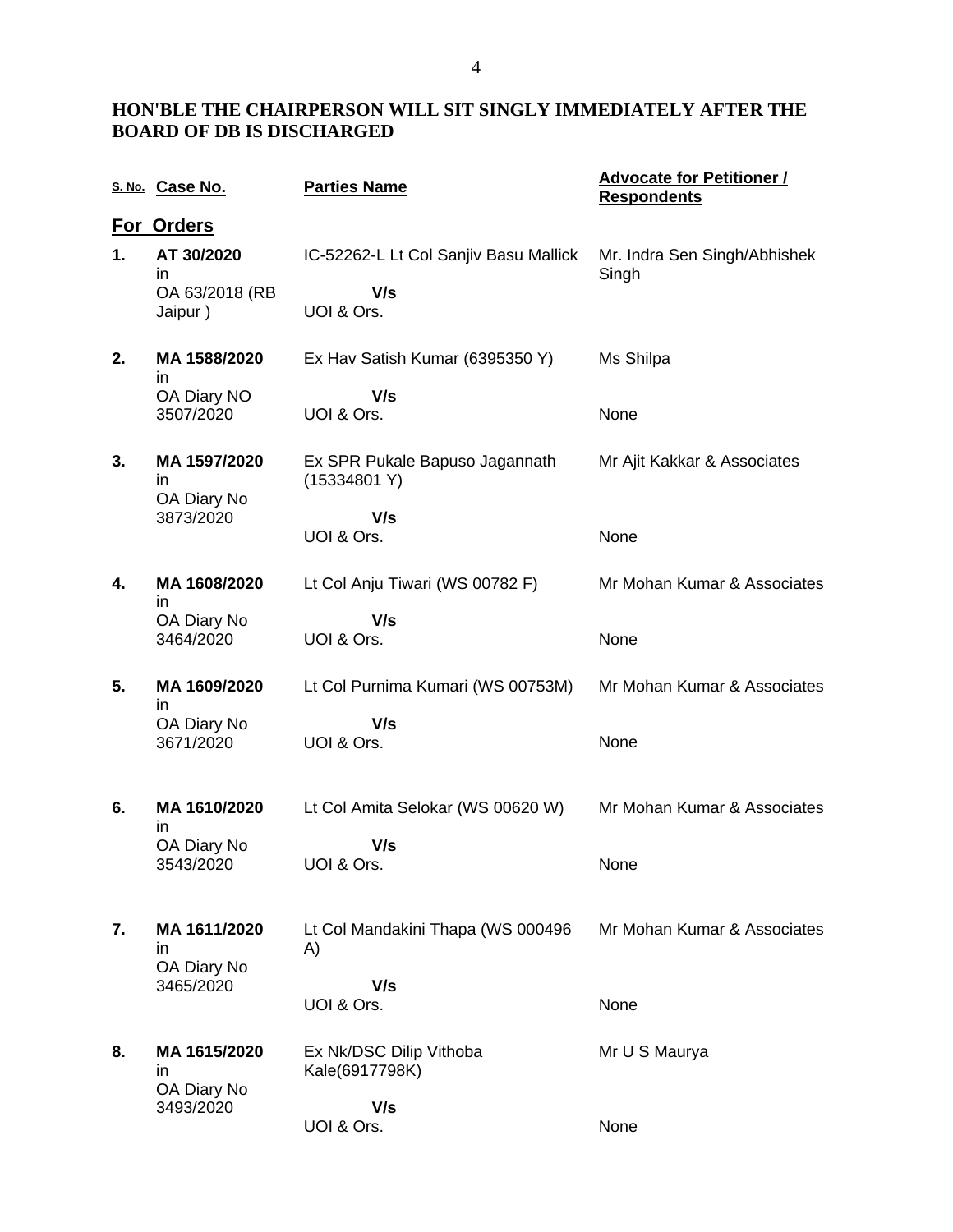**9. MA 1616/2020** in OA Diary No 3492/2020 Ex Nk/DSC Ashok Kumar Nai (No 14362856H)  **V/s** UOI & Ors. Mr U S Maurya None **10. MA 1633/2020** in OA Diary No 3757/2020 No. 15155214-X Hav Dinesh  **V/s** UOI & Ors. Mr. Ankur Chhibber None **11. MA 1660/2020** in OA Diary No 3755/2020 L/NK Viresh Kumar (15229179-X)  **V/s** UOI & Ors. Mr Ashish Sharma & APS Jadaun & Yogesh Kumar None **12. MA 1661/2020** in OA Diary No. 3363/2020 Ex Rifleman Rocky Rana (13776099 F) Ms Archana Ramesh  **V/s** UOI & Ors. None **13. MA 1674/2020** in OA Diary No 3476/2020 HAV/PA Dharmender Singh Negi (14638811H)  **V/s** UOI & Ors. Mr Indra Sen Singh/Abhishek Singh None